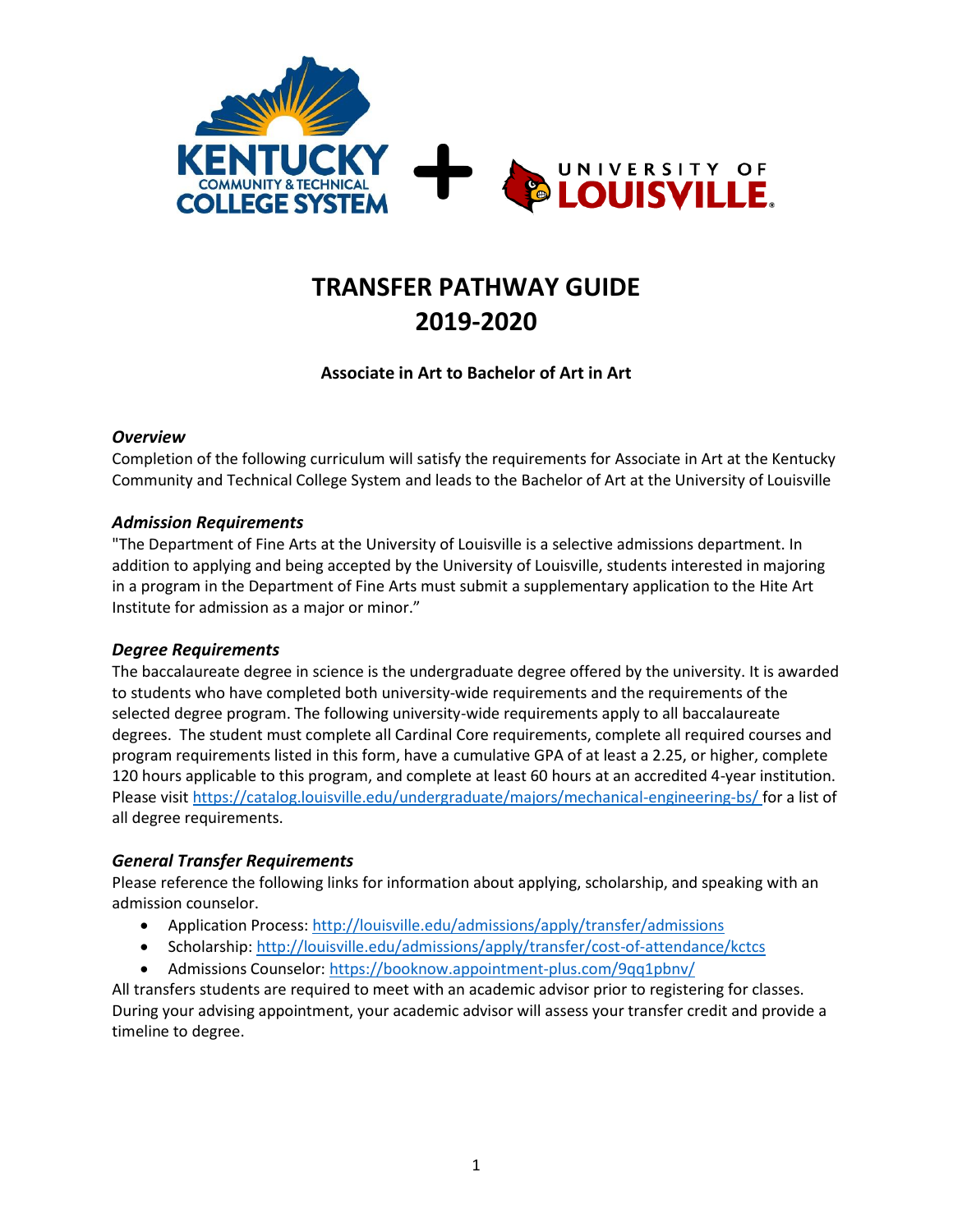# **KCTCS Associate in Art TO University of Louisville Bachelor of Art CHECKLIST**

# **Kentucky Community and Technical College System**

| <b>KCTCS</b><br>Course | <b>Course or Category</b>                                | <b>Credits</b> | <b>UofL</b><br>Course        | Completed |
|------------------------|----------------------------------------------------------|----------------|------------------------------|-----------|
| <b>ENG 101</b>         | <b>Written Communication I</b>                           | 3              | <b>ENGL 101</b>              |           |
| <b>ENG 102</b>         | <b>Written Communication II</b>                          | 3              | <b>ENGL 102</b>              |           |
| COM 181 or             | Basic Public Speaking or                                 | 3              | COMM 111 or                  |           |
| <b>COM 252</b>         | Intro to Interpersonal Communications                    |                | 115                          |           |
| TBS XXX                | Social Behavioral Science*                               | 3              | <b>SBS XXX</b>               |           |
| TBS XXX                | Social Behavioral Science*                               | 3              | <b>SBS XXX</b>               |           |
| TBS XXX                | Social Behavioral Science*                               | 3              | <b>SBS XXX</b>               |           |
| <b>ART XXX</b>         | Recommended Humanities course:<br>ART 105, 201 or 202    | 3              | <b>ARTH 250</b>              |           |
| <b>HIS XXX</b>         | Recommended Heritage course:<br>HIS 101, 102, 108 or 109 | 3              | HIST 101, 102,<br>211 or 212 |           |
| TBS XXX                | Natural Science w/ a Lab                                 | 3(4)           | NS & L XXX                   |           |
| MAT XXX or             |                                                          |                | <b>MATH 105 or</b>           |           |
| STA XXX                | Quantitative Reasoning - MAT 146 or Higher               | 3              | Higher                       |           |
| TBS XXX                | <b>Natural Science</b>                                   | 3              | <b>NS XXX</b>                |           |
|                        | <b>Subtotal General Education Core Courses</b>           | 33-34          |                              |           |

#### **Category 1: KCTCS General Education Core Requirements (33 hours)**

TBS XXX means to be selected by KCTCS student.

TBD XXX means to be determined by University of Louisville based on course selected.

One of these courses must be selected from the KCTCS identified Cultural Studies course list, indicate by placing (CS) next to the course name in Category 1 or 2 table.

\*Two disciplines must be represented and different from those in the Arts and Humanities categories

## **Category 2: KCTCS AA Requirements (6 hours)**

| <b>KCTCS</b><br>Course | <b>Course or Category</b>                 | <b>Credits</b> | UofL<br>Course  | Completed |
|------------------------|-------------------------------------------|----------------|-----------------|-----------|
| ART 106                | Renaissance Through Modern Art            |                | <b>ARTH 270</b> |           |
| <b>FL XXX</b>          | Foreign Language 1                        | $3 - 4$        | <b>FL XXXX</b>  |           |
|                        | <b>Subtotal AA/AS Requirement Courses</b> | $6 - 7$        |                 |           |

## **Category 3: KCTCS Electives (21 hours)**

| <b>KCTCS</b><br><b>Course</b> | <b>Course or Category</b>           | <b>Credits</b> | UofL<br>Course | Completed |
|-------------------------------|-------------------------------------|----------------|----------------|-----------|
| <b>CIT 105</b>                | Digital Literacy or IC 3 Fast Test* | $0 - 3$        | CIS 100        |           |
| <b>FYE 105</b>                | First-Year Experience               |                | <b>GEN 100</b> |           |
| <b>ART 110</b>                | Drawing I                           |                | <b>ART 107</b> |           |
| <b>ART 112</b>                | 2-Dimensional Design                |                | <b>ART 105</b> |           |